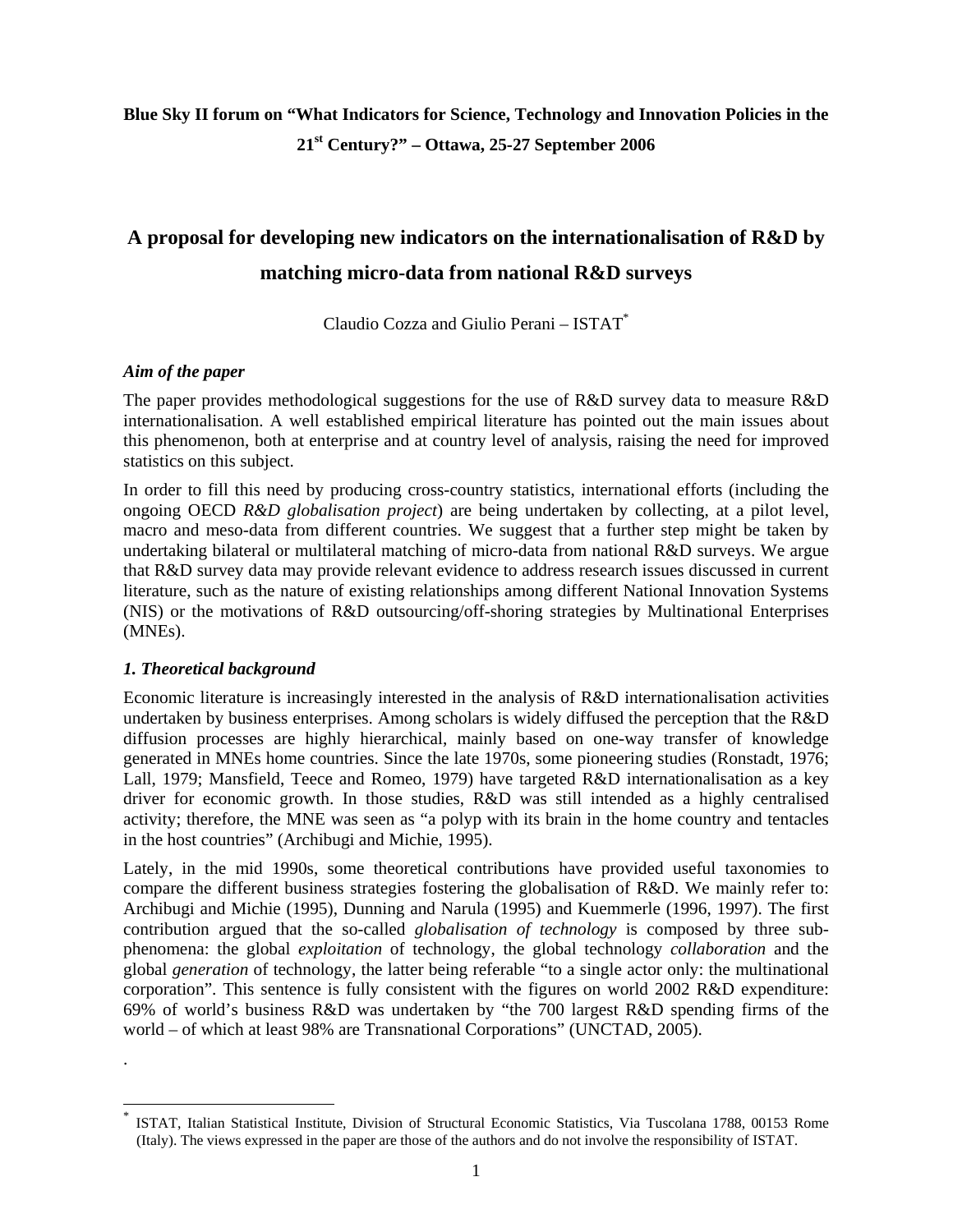Two other studies have provided a different taxonomy, distinguishing between two activities related to R&D Foreign Direct Investment (FDI): *asset exploiting* (Dunning and Narula, 1995) or *Home Base Exploiting* (HBE, Kuemmerle, 1996) on one side, *strategic asset augmenting* (Dunning and Narula, 1995) or *Home Base Augmenting* (HBA, Kuemmerle, 1996) on the other side. Respectively, "firms internationalise their R&D to improve the way in which existing assets are utilized" or "to improve existing assets or to acquire (and internalise) or create completely new technological assets through foreign-located R&D" (Narula and Zanfei, 2004).

Following those contributions, recent empirical studies have mainly investigated the following topics:

- at the enterprise (group) level:
	- o the trade-off between Home and Host location advantages as a motivation for MNEs R&D FDI (Kuemmerle, 1999; Patel and Vega, 1999; Le Bas and Sierra, 2002);
	- o the trade-off between Internationalisation and Diversification in MNEs (Le Bas and Patel, 2005);
- at the country level:
	- o the impact of R&D internationalisation on countries' specialisation and diversification (Cantwell and Janne, 2000; Criscuolo et al., 2002);
	- o a potential process of "hollowing out" of national capabilities because of R&D internationalisation (Criscuolo and Patel, 2003).

#### *2. Current indicators on R&D internationalisation*

These scientific contributions have largely shaped the demand, by analysts and policy-makers, for statistics and indicators measuring the globalisation processes. Most of their needs have been incorporated in the OECD's *Handbook on Economic Globalisation Indicators*, firstly released in 2005. Among several "globalisation issues" related to the relevant literature in the field, the *Handbook* focuses also on R&D internationalisation, having been largely influenced by questions emerged during the 2002 revision process of the *Frascati Manual*.

As a result, some areas which were neglected in the past are now covered by statistical production: R&D expenditure flows to/from abroad and R&D activities performed by foreign-controlled affiliates, on the inward side, and by affiliates abroad of domestic MNEs, on the outward side.

In particular, the *Handbook on Economic Globalisation* recommends the production, at country level, of the following indicators on the MNEs R&D activities:

- R&D expenditure by foreign-controlled affiliates, absolute value and share of total business R&D expenditure (*Inward R&D – expenditure*);
- Number of researchers in foreign-controlled affiliates, absolute value and share of total researchers (*Inward R&D – employees*);
- Share of business R&D expenditure financed from abroad (*R&D Inflows*);
- R&D expenditure by affiliates abroad as a share of domestic R&D expenditure in the compiling country (*Outward R&D*).

The ability of countries to comply with these recommendations and regularly producing these indicators is largely influenced by the methodology adopted in carrying out their business R&D surveys. For instance, the Italian R&D survey, having adopted a census approach rather than a sample one, is assumed to be particularly effective in individuating the amount of R&D performed by affiliates of foreign-controlled MNEs (*Inward R&D*).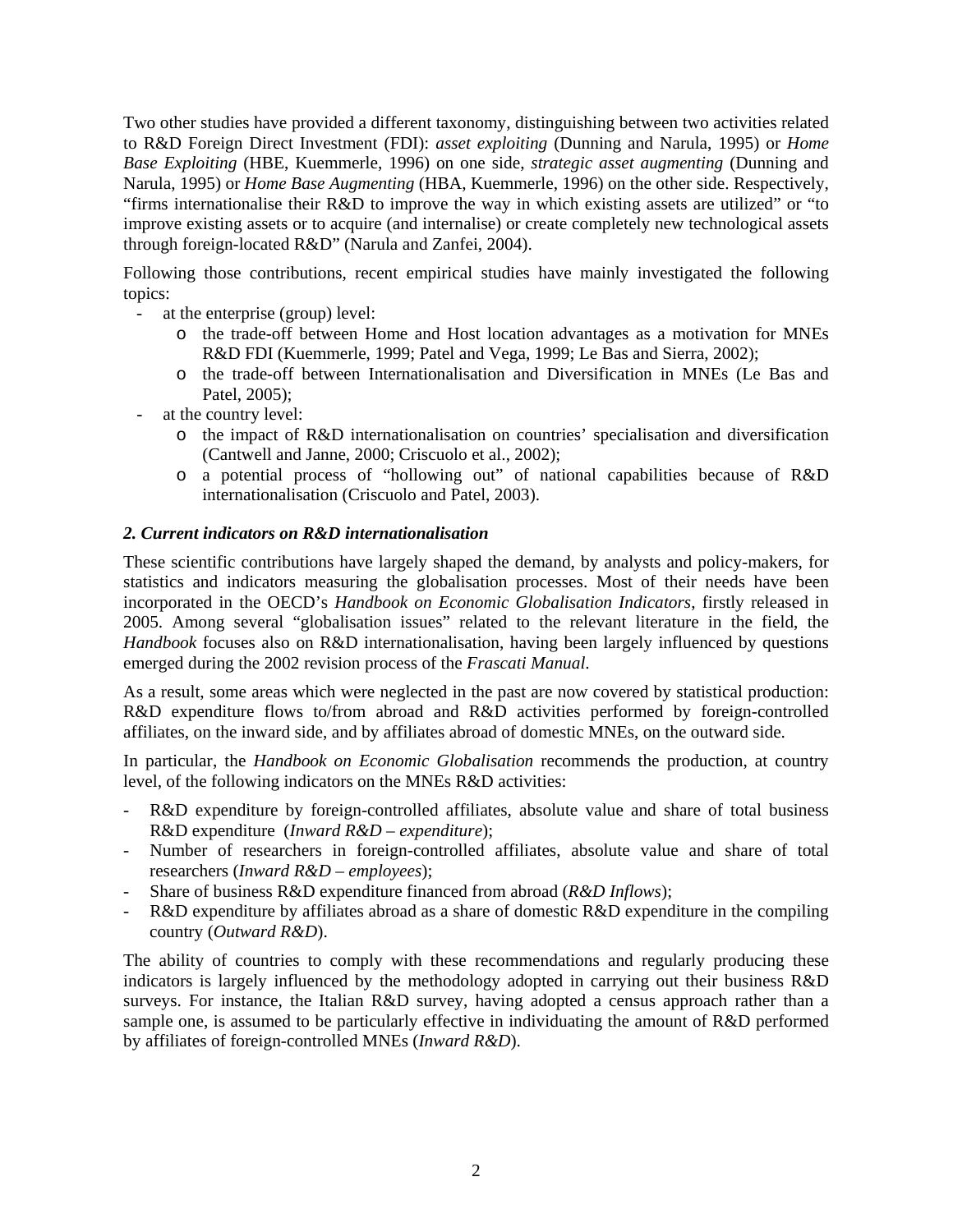#### *3. The prospects for international collaboration in R&D statistics*

The growing need for statistics on the economic globalisation can be seen as a major challenge for national and international statistical systems. A comprehensive set of statistical indicators on the economic globalisation processes is now available from the  $OECD<sup>1</sup>$ . It includes indicators on international trade and FDI, as well as data on the activities of foreign affiliates (also their S&T activities) in several countries. The European context is less developed and is mostly related – in addition to the traditional trade and FDI statistics - with the development of a set of foreign affiliates statistics, including both economic and R&D data (FATS domain).

Further developments of statistical activities by international agencies in the field of globalisation could take place along two distinct lines of action:

- fostering the flow of foreign affiliates data from member countries;
- developing new data collection exercises at international level.

Although OECD and Eurostat are both trying to collect more detailed evidence on financial and economic flows among countries, the latter may take some advantage in the near future because of the forthcoming implementation of a specific European legislation on statistics on foreign affiliates activities, as well as of its future potential role of data producer through a survey on European multinational enterprises. A survey on MNEs – mainly if carried out at international (European) level – will offer several advantages in comparison with the collection of data from member countries. Phenomena like the intra-firm trade and the setting-up of international R&D networks within large multinational groups can be extensively surveyed only with a supranational exercise.

On the other hand, the implementation of a Europe-wide survey may be affected by serious methodological and technical problems ranging from the correct identification of the statistical units, to the management of non-responses or to the need of reducing other potential non-sampling errors. Shortly, it could be an expensive effort with a low probability to be very successful.

Thus, it is not surprisingly that OECD and Eurostat are still largely relying on data collected at national level. As to the specific R&D domain, the OECD *R&D globalisation project* provides a very good example about potentialities and limits of a systematic collection of national statistics on the R&D performed by foreign affiliates and by foreign affiliates of nationally-based MNEs.

On the one hand, an international project exploiting the information collected through the national business R&D surveys, could open the way to an intensive use of information – including meso and micro-data – usually neglected because of:

- the need of protecting data confidentiality,
- the lack of demand from national users,
- poor methodological guidelines and definitions,
- problems with the comparability with other countries' data.

In fact, the OECD project is attracting a large interest on both the policy and the research sides mainly because it provides a strong methodological base to compare for the first time data on R&D internationalisation from different countries.

On the other hand, what it is still critical with this approach are the obstacles to access confidential data. This is a main shortcoming for the OECD project, since some inconsistencies between data from different countries (and sometimes from different statistical or administrative data sources in the same country) can be addressed only checking the original micro-data or, at least, data with a restricted access for confidentiality concerns.

 $\overline{a}$ 

<sup>&</sup>lt;sup>1</sup> OECD Economic Globalisation Indicators 2005.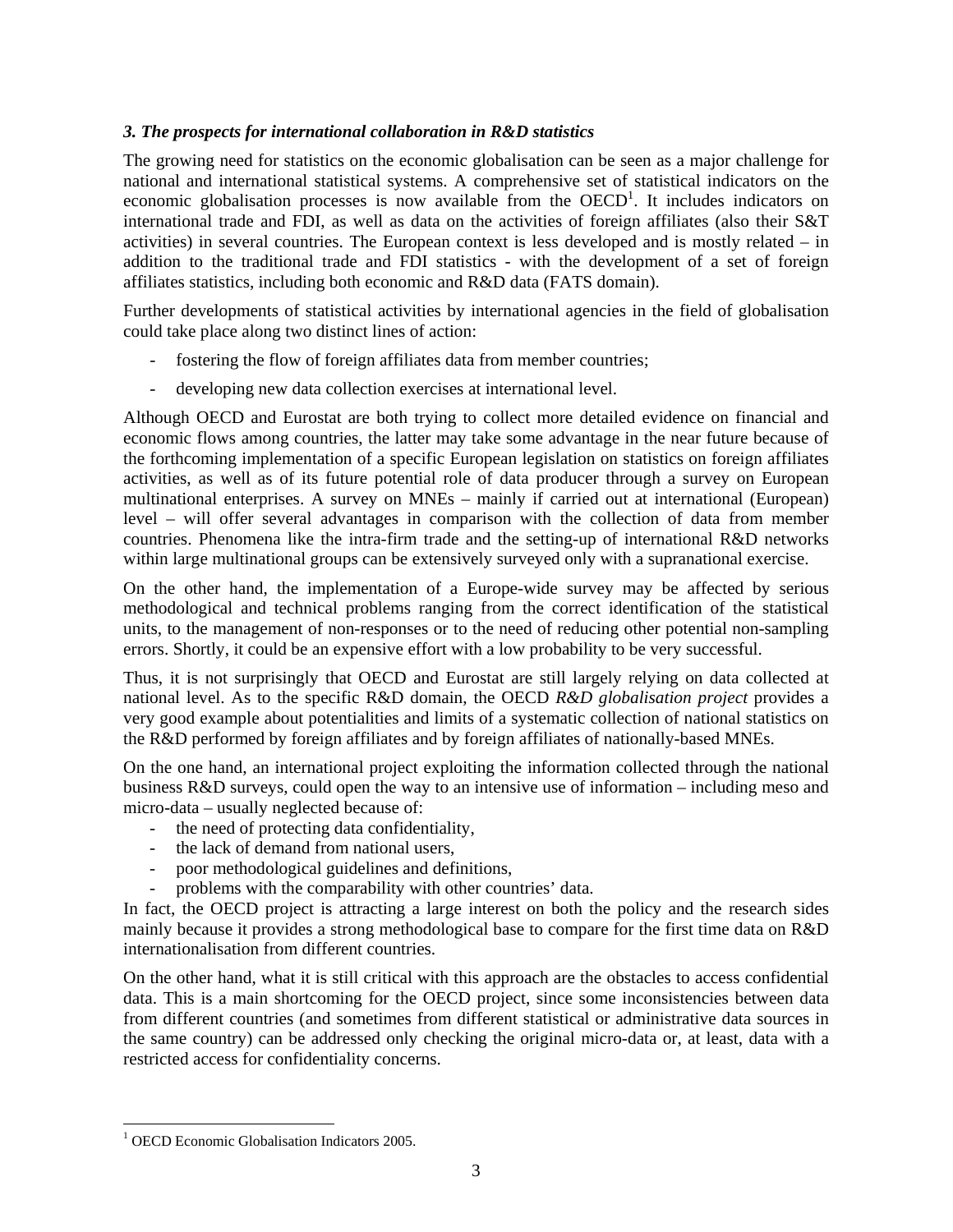After the presentation of some preliminary finding of their *R&D globalisation project*<sup>2</sup>, the OECD researchers responsible for it have addressed to national data producers some key questions about the future of the project:

- *What are the difficulties in identifying foreign-controlled affiliates and in measuring data concerning affiliates performing R&D abroad? Can exchange of practices, and perhaps bilateral exchange of otherwise confidential information, help in improving the coverage of this population?*
- *Can the sources of discrepancies between the Outward and Inward R&D data be identified? Can they be reconciled? What is the feasibility of using such bilateral and mirror information to improve the measurement of Outward R&D statistics?*

What is behind these questions is a possible development of the project towards a different structure allowing for a more flexible data collection approach, including data exchange activities not necessarily involving an international organisation but focusing on bilateral or multilateral data sharing among participant countries.

## *4. The rationale for data exchange in the EU context*

In a context of increasing integration of statistical data production at international level, as it is the case for the European Union, the pivotal role of a "central" statistical agency has to be supported by a close co-operation among all the actors active in the field. Obviously, the extent the institutions involved in the process will be willing to co-operate is quite various. For instance, some projects could be managed jointly by two or more national statistical agencies<sup>3</sup>, while only an international (or supranational) methodological coordination might be acceptable for key data collection exercises.

In general, it seems that the European Statistical System (ESS) – the network of institutions producing official statistics in the European Union – is going to become a key producer of statistics at global level. This system is currently evolving from being only a forum managing data transmission from EU member states to the European Commission<sup>4</sup> (namely Eurostat), to a network of national data producers co-operating on improving coverage and quality of European statistics<sup>5</sup>. Increasingly sharing common rules and procedures, ESS could evolve towards an effective "statistical system" at continental level, allowing also for the exchange of best practices, methodologies and even statistical data not only along a vertical path (from national producers to Eurostat), but also along horizontal links on the basis of bilateral or multi-lateral agreement among EU member states.

It has to be stressed that most of the European national institutions producing official statistics are not yet ready to contribute to such an effort. Even though the access to statistical data (including micro-data and metadata) is widely allowed in European countries, it can still be requested in most countries only for research purposes. As a consequence, access to micro-data for improving the quality of statistical production in another country could be hardly undertaken in the current institutional context. Nevertheless, to transform the ESS from a network of totally separate

 $\overline{a}$ 

<sup>&</sup>lt;sup>2</sup> "Note on R&D internationalisation: a pilot exercise undertaken by the NESTI Task Force", paper presented by Alessandra Colecchia at the 2006 NESTI Meeting in Berlin (29-31 May 2006), DSTI/EAS/STP/NESTI(2006)22.

 $3$  As it is the case for several EU funded Framework Program's research projects.

<sup>&</sup>lt;sup>4</sup> Following the framework EC Regulation n.322/1997, several EU Regulation have been approved in order to give a normative background to the Eurostat data collection activities.

<sup>5</sup> The experience with the adoption of statistical tools like the *European Self-Assessment Checklist for Survey Managers* and the *Eurostat Standard Quality Report*, as well as with the implementation of the *European Statistics Code of Practice* is an indicator of the evolution of the ESS towards a more integrated methodological and institutional structure.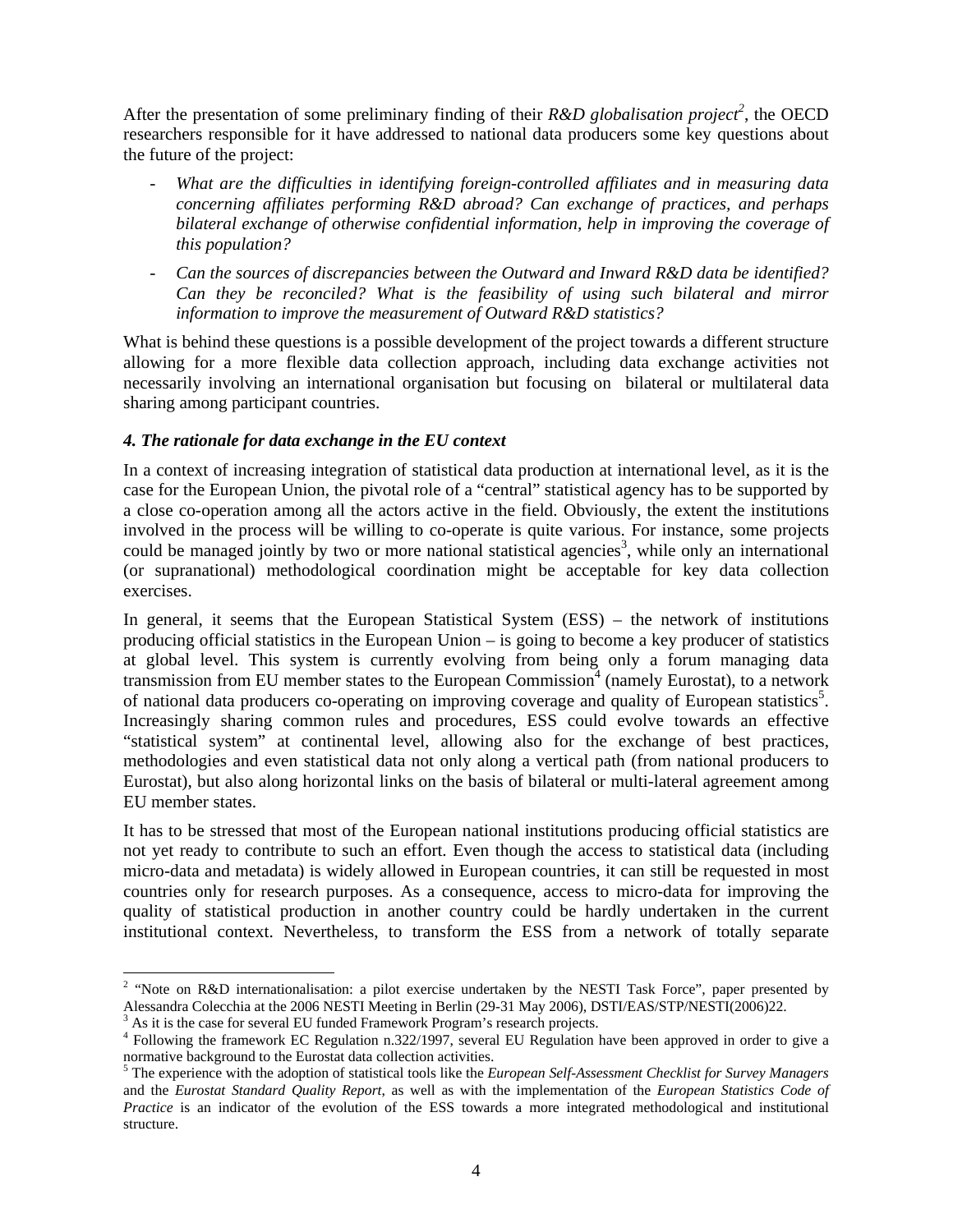institutions into a community of producers committed to provide the European Union with high quality official statistics, a certain degree of co-operation in statistical production should be achieved.

In this respect, the Italian National Statistical System (SISTAN) could be proposed as a model for designing a statistical system at European scale. Within SISTAN – which is bringing together all producers of official statistics in Italy, ranging from ISTAT to the regional and local statistical agencies – a close co-ordination of the statistical production has been implemented in order to avoid duplications in data production and to reduce the burden for respondents. A key part of this strategy is the provision for circulating statistical macro- and micro-data among the institutions belonging to SISTAN. In fact, the collective adoption of a "deontological code" for public statisticians has made possible for every statistician operating within the system to have access, either for research or statistical production purposes, to all data available in the system.

A similar "deontological code" or "code of conduct" for European statisticians might be a useful tool for opening the way to the exchange of data and information among the ESS institutions. In this perspective, it is worth mentioning that an important development has already taken place in 2005 with the approval of the *European Statistics Code of Practice<sup>6</sup>* , On the other hand, since cultural changes need long time to become effective, some statistical domains – primarily, the statistics on R&D internationalisation – could serve as experimental areas where some procedures could be tested and evaluated. As an example, the main advantages of such an evolution for R&D statistics could include:

- Improving the quality of R&D statistics by comparing different methods and approaches in order to develop some "best practices" to be spread throughout the EU; some quality aspects would be mostly affected:
	- o international comparability;
	- o statistical coverage;

 $\overline{a}$ 

- o coherence with other information sources.
- Providing the EU with a new statistical infrastructure distributed among member countries which would not add burden on Eurostat while producing relevant statistics at European level;
- Developing a set of new indicators aimed at filling the gap between the current statistical production on international flows of R&D and the increasing request for new indicators.

In this framework, the quality issue is of paramount importance. The trend towards an increase in the number and complexity of statistical indicators requested by European policy-makers needs a higher level of coordination between the producers of official statistics in Europe. This is particularly evident in the R&D domain where the general recommendations provided by the Frascati Manual for harmonising the statistical production on R&D in the OECD countries are turning to be insufficient to assure an adequate level of coherence among the R&D statistics from the 25 EU member countries. Even though a "European Frascati Manual" may not be really needed, the adoption, also in the R&D domain, of tools like the *European Self-Assessment Checklist for Survey Managers* and the *Eurostat Standard Quality Report* for statistical survey shows a new attitude towards accountability and comparability in official statistics which should be primarily based on the harmonisation of statistical methodologies.

<sup>&</sup>lt;sup>6</sup> Commission Recommendation of 25 May 2005 on the independence, integrity and accountability of the National and Community Statistical Authorities (COM-2005/217).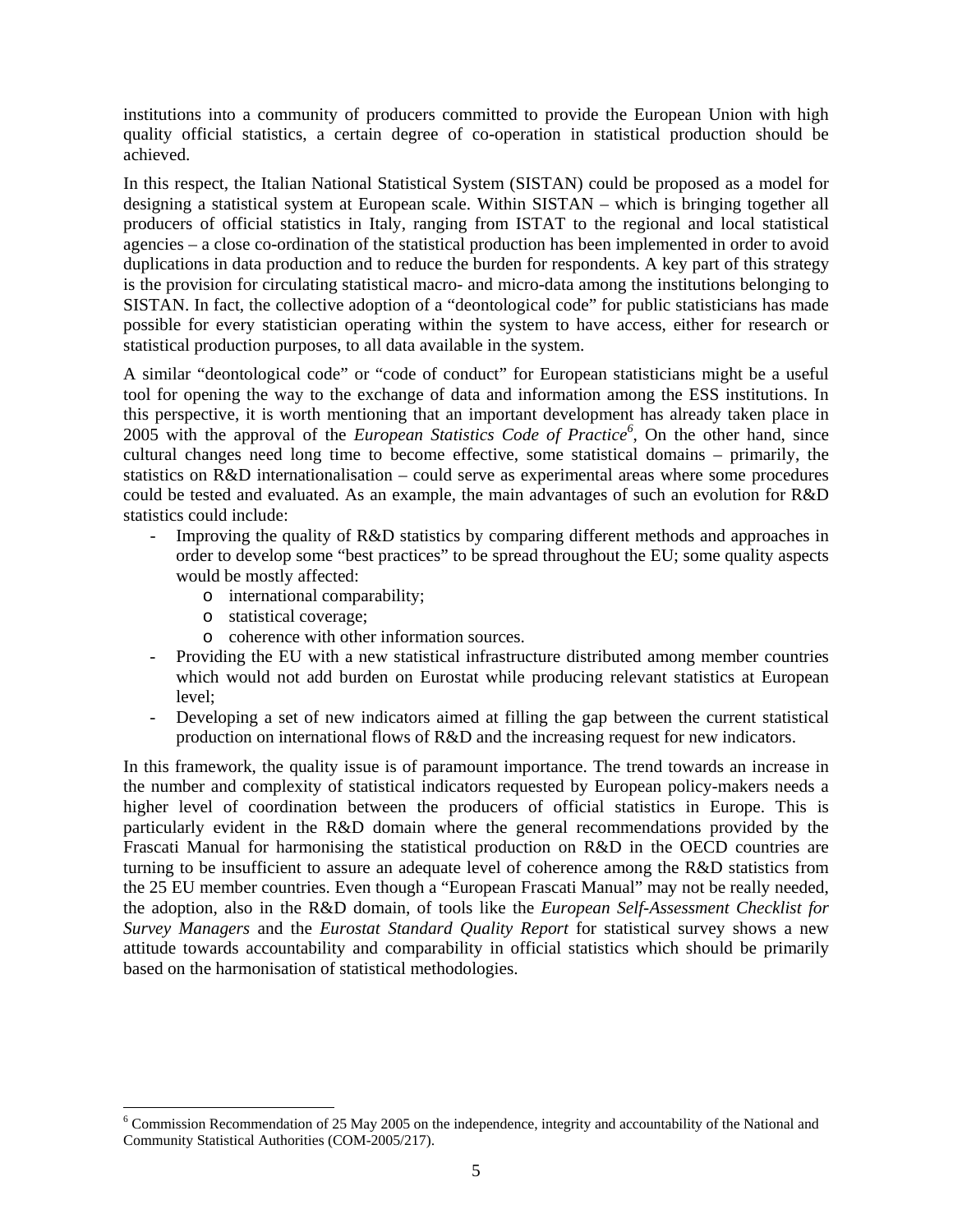#### *5. The ISTAT R&D internationalisation project*

Since January 2006, ISTAT has been undertaking a national project aimed at improving its ability to produce relevant indicators on the internationalisation of the Italian R&D system. In this perspective, ISTAT has also contributed to the OEC*D R&D globalisation project* producing pilot statistics on foreign affiliates R&D (expenditure and personnel), as well as collecting preliminary estimates on outward FATS R&D expenditure and personnel.

As part of the project, data collected by the OECD *R&D globalisation project* and data published by the European Commission in the DG RTD's *EU Industrial R&D Investment Scoreboard* have been compared with micro-data from the ISTAT R&D survey. Inconsistencies and errors have been reported in order to improve both the international data collection activities and the national statistical processes.

With the aim of complementing this analysis, as well as to test the coverage of the preliminary estimates on the internationalisation of the Italian R&D system, ISTAT has contacted the institutions responsible for R&D statistics in some OECD countries in order to assess the chances for sharing quantitative and qualitative information on bilateral flows of R&D.

Some collaborations have been undertaken – on a purely experimental basis – with Stiftungsbetreuung im Stifterverband for Germany, the Office fédéral de la statistique for Switzerland, the Office for National Statistics for the UK and the Federal Office SPP "Politique scientifique" for Belgium. The identification of proper procedures for collaboration is currently undergoing with the U.S. National Science Foundation and the Ministère de la recherché of France.

Several activities have been carried out to check the interest by other countries of implementing:

- exchange of meta-data on the national R&D surveys, including information not regularly reported to the OECD's *Sources and Methods* database;
- exchange of macro-data not regularly published by the surveying institutions;
- exchange of information on macro-data not published for confidentiality concerns;
- exchange of information on micro-data to be used for specific analyses.

As a result, a general interest in exploring the opportunities for sharing such information can be reported. In some cases, the definition of specific bilateral agreements will be pursued in order to establish a permanent co-operation between R&D statistics producers.

After the completion of the data collection process, the Italian project will proceed through four main activities:

- assessment of the level of consistency between Italian business R&D data and similar data produced in other countries;
- development of procedures for checking Italian data against foreign data, as well as for integrating the Italian data with information from other countries;
- production of indicators at enterprise (group) level;
- production of indicators at country level.

As to the first issue, it has to be stressed that comparability problems will be the main obstacle to a full implementation of the project. Some preliminary comparisons of data show that even minor divergences in data collection methodologies can seriously affect the joint use of data from different statistical surveys. The most serious problems experienced in the Italian project include: different frequency of statistical surveys, differences in the definition of the population, discrepancies between data produced with census vs. sample methods.

Data checking, to be helpful in order to improve the statistical production in another country, has to be undertaken at micro-level. As a consequence, only data from countries which will accept to share some information on enterprises and groups of enterprises will be used for improving the Italian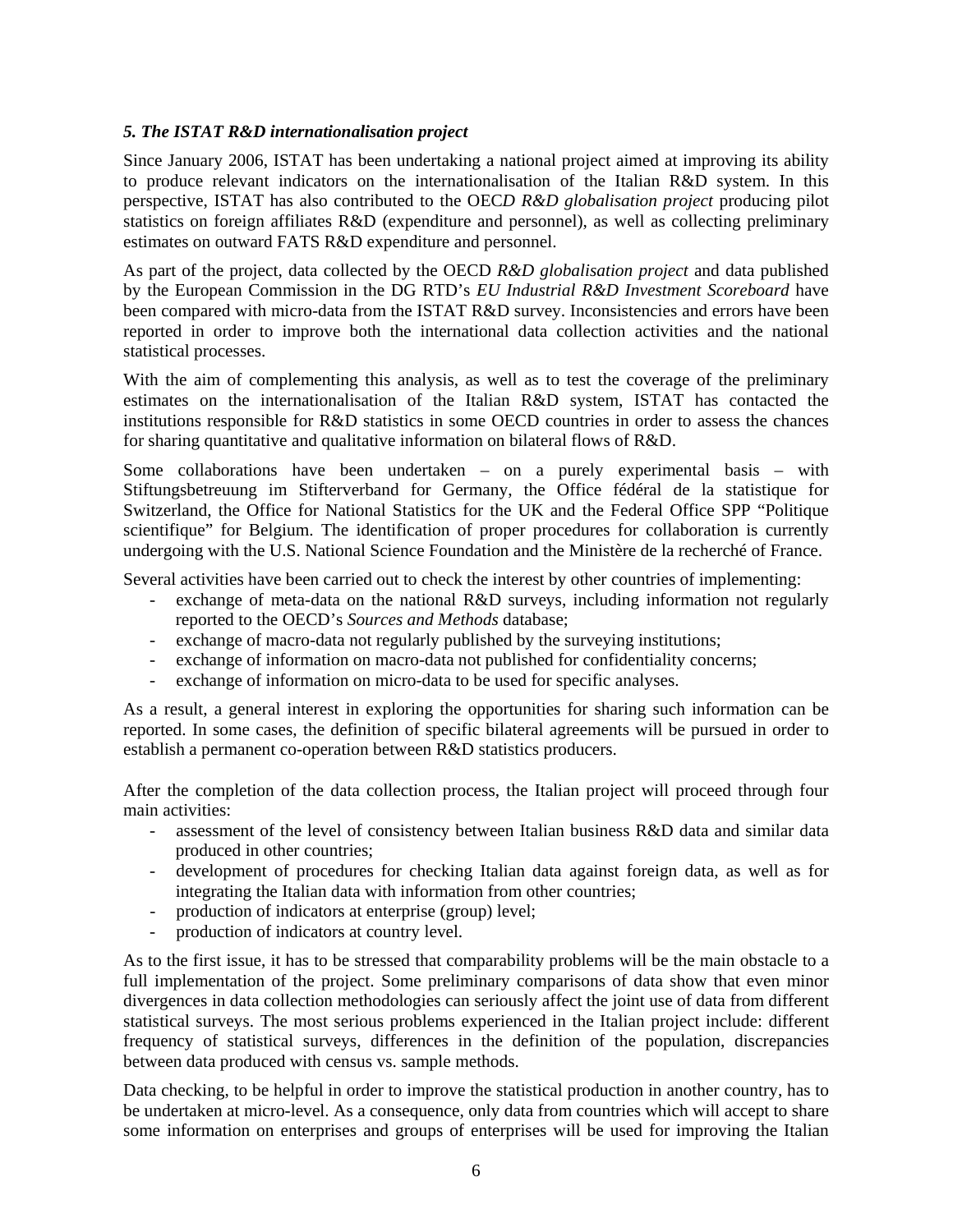statistical production. In addition to data provided by partner countries, data available at international level (including, for instance, data from the *EU Industrial R&D Investment Scoreboard*) will be used as complementary information on R&D activities undertaken by large MNEs active in Italy or in some partner countries.

One of the most ambitious aims of the project is the development of some methods to define specific "profiles" of MNEs involved in R&D in Italy, with reference to their R&D strategies at global level. The literature on MNEs is very helpful in this respect. For instance, the systematic collection of data, at MNE level, on international and intra-group flows of R&D expenditure (complemented with data on the economic results of these groups) could shed light on the trade off between "Home Base Exploiting" and "Home Base Augmenting" R&D strategies. Moreover, collecting information on a large number of MNEs and their global R&D strategies would probably be the best approach for monitoring the rapidly changing trends of delocalisation/off-shoring of R&D assets at international level. On the other hand, serious methodological problems for developing such data collection exercises have not yet properly addressed. Even basic definitions and recommendations from the OECD *Handbook on Economic Globalisation Indicators* - which provides the more advanced results of the international process of harmonisation in this field - have to be regarded as still "experimental" both for having been implemented only recently and for being quite difficult to adopt in some national contexts. A serious problem to mention is linked with the definition of "unit of ultimate control" of a foreign-controlled affiliate by the Handbook<sup>7</sup>. In practice, defining the "home country" of a foreign affiliate as the home country of its "unit of ultimate control" (which could be even just an individual or a pure financial holding), there is a high risk that this "home country" will not be the place where strategic decisions are actually taken. As an example, if an Italian enterprise belongs to a UK-based MNE whose majority share is owned by an individual resident in Switzerland, the Handbook recommends to consider it as a "Swiss" enterprise even though economic and technological strategies which will affect its activities will be probably defined in the UK. Further work in this field will have to be carried out to sort out from this kind of methodological inconsistencies.

#### *6. A proposal for developing new indicators on the internationalisation of R&D*

 $\overline{a}$ 

The task of defining a set of indicators on the internationalisation of R&D at country level can be based on a more consolidated experience than the development of indicators on MNEs strategies. In the framework of the ISTAT project, several indicators are currently being tested (see Table 1). Some of the indicators are already produced and used at international level following the OECD recommendations.

Besides testing the feasibility of producing them, the ISTAT project is going to develop a consistent framework where these indicators could provide an overall assessment of the degree of internationalisation of a national R&D system in terms of "propensity" to invest in R&D abroad, "permeability" to foreign R&D investments and ability to "penetrate" in selected R&D systems abroad. Finally, some specific indicators will be aimed at measuring the degree of "integration" between two national R&D systems.

<sup>&</sup>lt;sup>7</sup> "An investor (company or individual) is considered to be the *investor of ultimate control* of an investment if it is at the head of a chain of companies and directly or indirectly controls all the enterprises in the chain without itself being controlled by any other company or individual". It might be thought that a firm's parent ought to be the company of ultimate control. While this might seem obvious in theory, it can in practice not be the case because of the difficulty of obtaining all the necessary information. (OECD, 2004, p.104).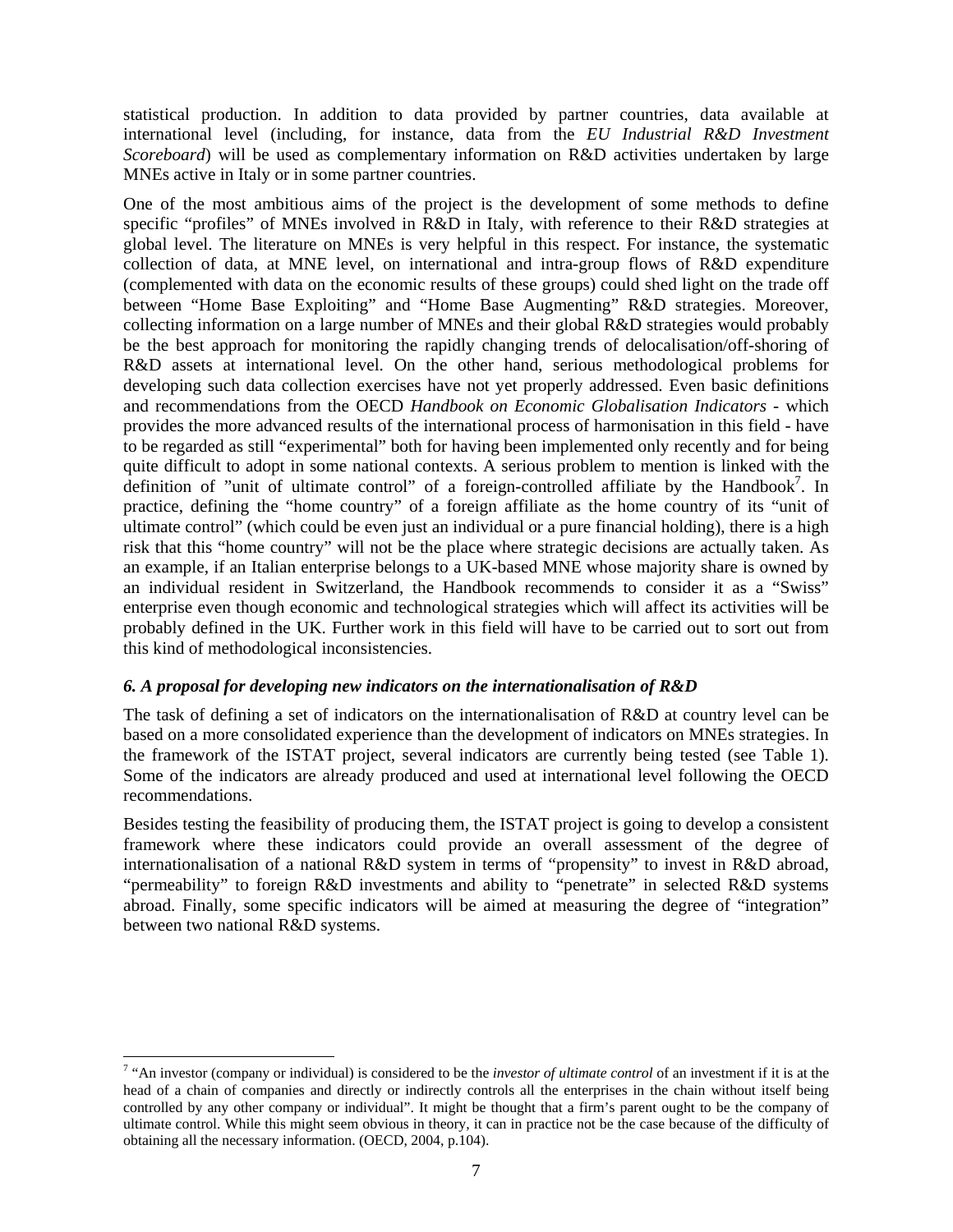| Table 1. Indicators on the internationalisation of R&D                  |                |                                          |  |  |
|-------------------------------------------------------------------------|----------------|------------------------------------------|--|--|
| <b>International R&amp;D Propensity</b>                                 |                | a. Overall Propensity (O Pro)*           |  |  |
|                                                                         |                | b. Country Propensity (C Pro)*           |  |  |
|                                                                         | $\mathbf{c}$ . | Sector/Country Propensity (SC Pro)       |  |  |
| <b>International R&amp;D Permeability</b>                               | a.             | Overall Permeability (O Per)*            |  |  |
|                                                                         |                | b. Sectoral Permeability (S Per)         |  |  |
|                                                                         |                | c. Country Permeability (C Per)          |  |  |
|                                                                         | d.             | Sector/Country Permeability (SC Per)     |  |  |
| <b>International R&amp;D Penetration</b>                                | a.             | Simple Country Penetration (SC Pen)      |  |  |
|                                                                         |                | b. Relative Country Penetration (RC Pen) |  |  |
| <b>International R&amp;D Integration</b>                                | a.             | Bilateral Integration (B Int)            |  |  |
|                                                                         | b.             | Sectoral Bilateral Integration (SB Int)  |  |  |
| * Indicators recommended by the OECD Handbook on Economic Globalisation |                |                                          |  |  |

Some of the indicators considered in the ISTAT project have been calculated – even though for testing purposes only - and the results are presented in Table 2.

Indicators on *Overall propensity* (OPro) and *Overall permeability* (OPer)<sup>8</sup> are quite straightforward and are already available in the OECD databases (at least for countries estimating the R&D expenditure by foreign affiliates in the country and by home-controlled foreign affiliates abroad). While no partner countries have produced data for calculating OPro to compare with Italy, OPer has been produced for five countries showing quite different national attitudes towards foreign R&D investments.

On the "propensity" side some additional information is provided on the relative interest of Italian MNEs to invest in a country rather than in another one (*Country propensity* CPro)<sup>9</sup>. Data for four European partner countries show that Italian MNEs could be interested to perform R&D more in Germany than in other countries. To detail this indicator at sectoral level the availability of microdata from one or more foreign country would be needed. The feasibility of calculating this indicator will be tested in the future.

On the "permeability" side, the level of acceptability in Italy of R&D investments from other countries is measured (*Country permeability* CPer)<sup>10</sup>. German R&D investments seem slightly more acceptable than others for the Italian R&D system.

Domestic R & D O Pr o =  $\frac{\text{Outward R & D}}{\text{Outward R} + \text{Out}}$ 

 $\overline{a}$ 

OPer =  $\frac{\text{Inward R & D}}{\text{O}}$ 

DomesticR & D

<sup>9</sup> The *Country propensity* is calculated as the rate of R&D activities owned by domestic firms in country X on total R&D activities owned by domestic firms abroad.

 $CPr o = \frac{R \& D \text{ in country X}}{P \times P}$ 

OutwardR & D

<sup>10</sup> The *Country permeability* is calculated as the rate of domestic R&D activities owned by parent companies resident in country X on total domestic business R&D activities.

 $CPer = \frac{\text{Inward R} \& \text{D from country X}}{}$ 

Domestic R & D

<sup>&</sup>lt;sup>8</sup>: The *Overall propensity* is calculated as the rate of R&D activities owned by domestic firms abroad on total domestic business R&D activities.

The *Overall permeability* is calculated as the rate of domestic R&D activities owned by foreign parent companies on total domestic business R&D activities.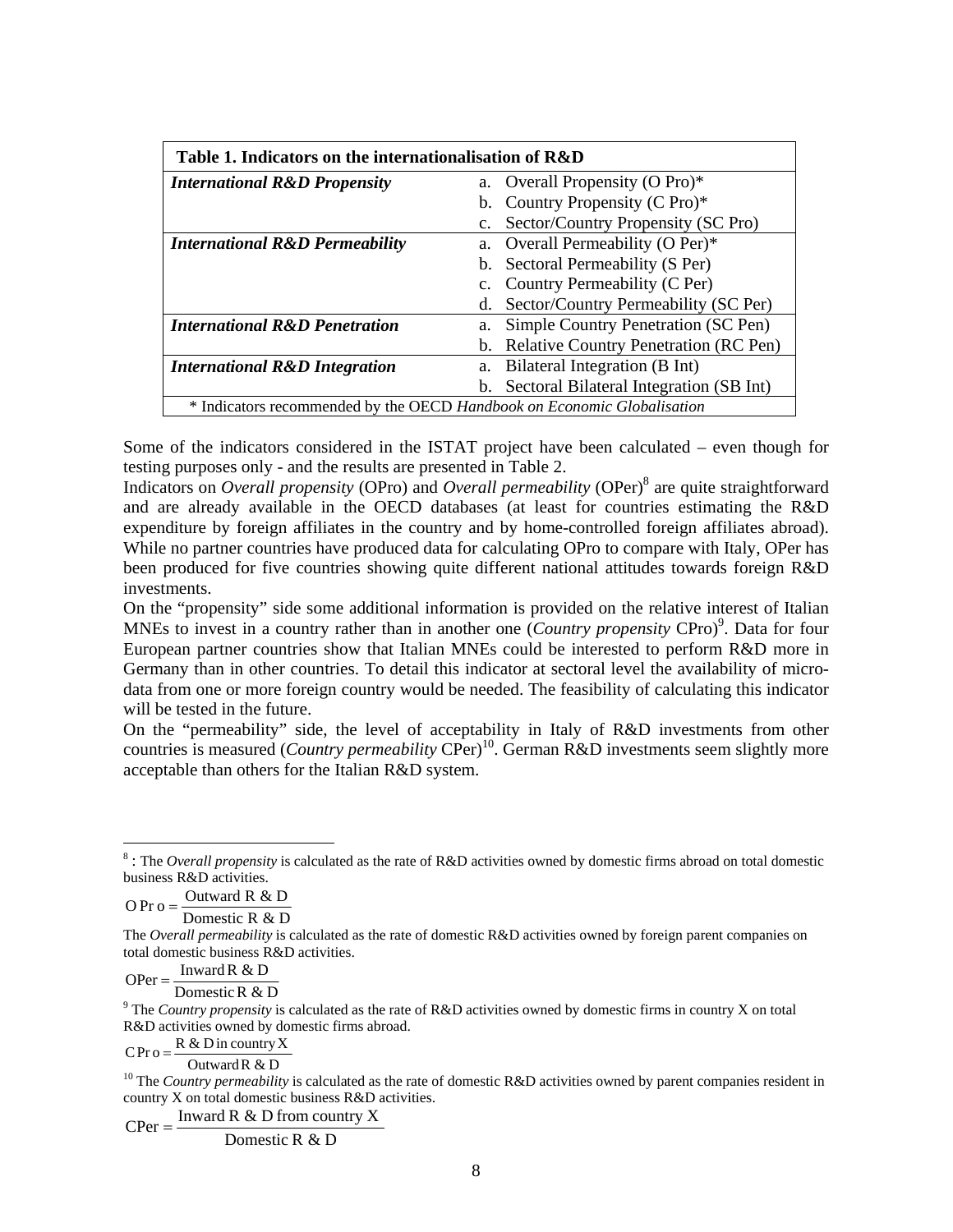| Table 2. Selected indicators on Italian R&D internationalisation, year 2003                                    |                                                                                                                                            |                                                             |  |  |
|----------------------------------------------------------------------------------------------------------------|--------------------------------------------------------------------------------------------------------------------------------------------|-------------------------------------------------------------|--|--|
| Indicator                                                                                                      | Country                                                                                                                                    | Value                                                       |  |  |
| <b>Overall Propensity</b><br>Outward R&D / Domestic R&D                                                        | <b>Italy</b>                                                                                                                               | 0,028                                                       |  |  |
| <b>Country Propensity</b><br>R&D in country X / Outward R&D                                                    | <b>Italy</b><br>to Belgium<br>to Germany<br>to Switzerland<br>to UK                                                                        | 0,006<br>0,197<br>0,074<br>0,052                            |  |  |
| <b>Sector/Country Propensity</b>                                                                               |                                                                                                                                            |                                                             |  |  |
| needs multilateral matching<br>R&D in sector Y of country X / R&D in sector Y abroad                           |                                                                                                                                            |                                                             |  |  |
|                                                                                                                | <b>Italy</b>                                                                                                                               | 0,321                                                       |  |  |
| <b>Overall Permeability</b><br>Inward R&D / Domestic R&D                                                       | Belgium<br>Germany<br><b>UK</b><br>US                                                                                                      | 0,571<br>0,252<br>0,450<br>0,145                            |  |  |
| <b>Sectoral Permeability</b>                                                                                   | <b>Italy</b>                                                                                                                               |                                                             |  |  |
| Inward R&D in sector Y / Total R&D in sector Y                                                                 | NACE 17 (Textile industry)<br>NACE 24 (Chemical industry)                                                                                  | 0,154<br>0,589                                              |  |  |
| <b>Country Permeability</b><br>Inward R&D from country X / Domestic R&D                                        | <b>Italy</b><br>from Belgium<br>from France<br>from Germany<br>from the UK<br><b>Sweden</b><br>from Belgium<br>from Germany<br>from the UK | 0,011<br>0,025<br>0,034<br>0,027<br>0,001<br>0,006<br>0,181 |  |  |
| <b>Sector/Country Permeability</b><br>Inward R&D in sector Y from country X / Total<br>R&D in sector Y         | <b>Italy</b><br>Nace 17 from Germany<br>Nace 24 from Germany                                                                               | 0<br>0,024                                                  |  |  |
| <b>Simple Country Penetration</b><br>Inward R&D from country X / Inward R&D                                    | <b>Italy</b><br>from Belgium<br>from France<br>from Germany<br>from the UK<br><b>Sweden</b><br>from Belgium<br>from Germany<br>from the UK | 0,036<br>0,077<br>0,105<br>0,086<br>0,002<br>0,012<br>0,399 |  |  |
| <b>Relative Country Penetration</b><br>Inward R&D from country X / Inward R&D from<br>the top investor country | <b>Italy</b><br>from the Netherlands<br>from the US<br>from Germany                                                                        | 1<br>0,523<br>0,277                                         |  |  |
| <b>Bilateral Integration</b>                                                                                   | Italy-Germany<br>Italy-UK<br>Italy-Sweden<br><b>UK-Sweden</b><br>UK-US                                                                     | 0,039<br>0,012<br>0,003<br>0,013<br>0,377                   |  |  |
| <b>Sectoral Bilateral Integration</b>                                                                          | Italy-Germany: Nace 24<br>Italy-Germany: Nace 29,<br>Machinery                                                                             | 0,012<br>0,067                                              |  |  |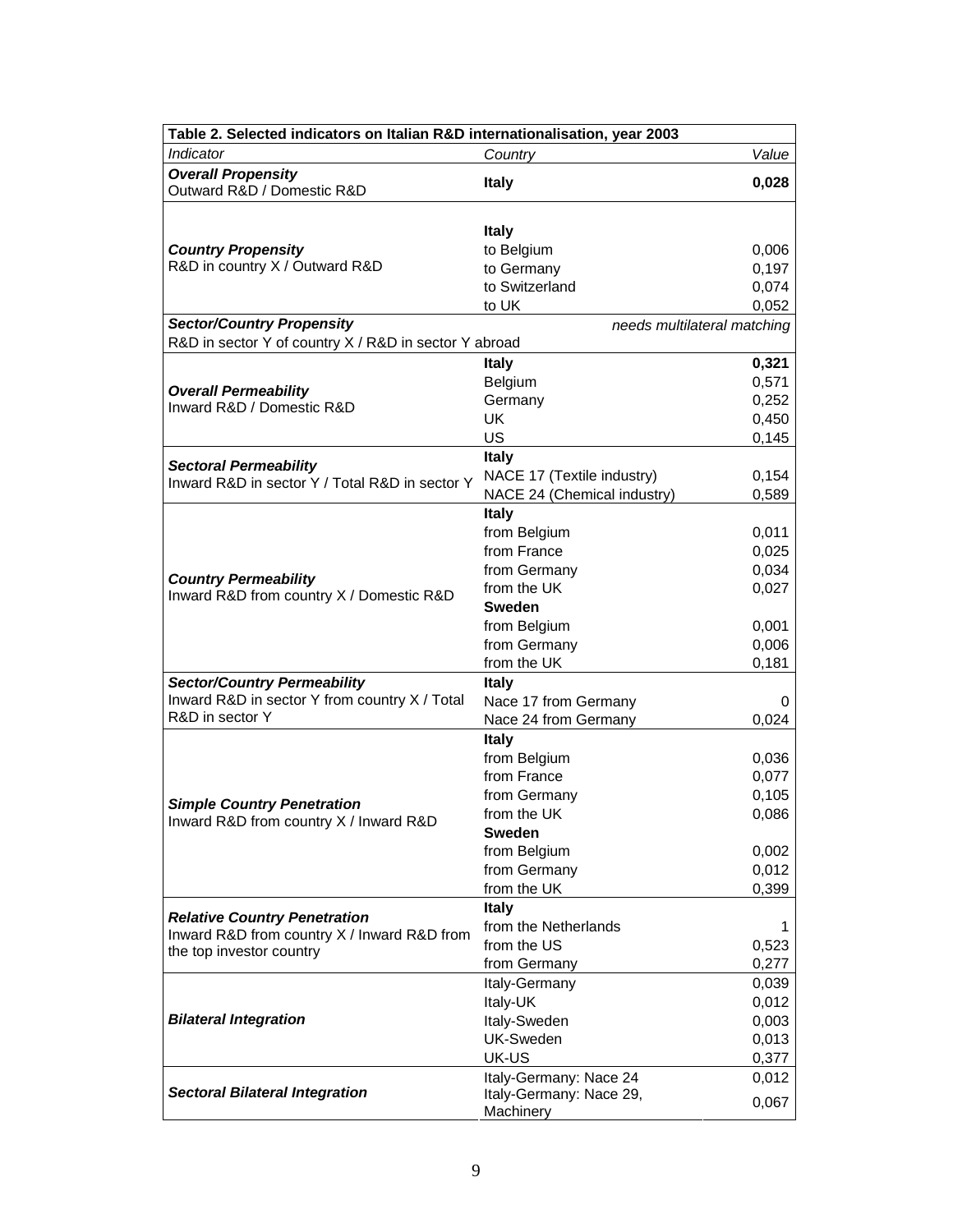A similar indicator has been developed at sector level (*Sector permeability* SPer)<sup>11</sup> confirming that the chemical industry (including the pharmaceutical industry) in Italy is much more open to foreign R&D investments than the textile industry. A more complex indicator combining sectoral and country "permeability" (*Sector/country permeability* SCPer)<sup>12</sup> has been calculated, though only with reference to Germany as investor country and the textile and chemical industries as sectors. It seems that in Italy the chemical industry would be more attractive for German enterprises than the textile industry.

Assuming that a "competition" would exist among countries to enter into foreign national R&D systems - similarly to what happens in the global trade market - the degree of "penetration" of enterprises from country X to country Y will provide a measure of competitive success. ISTAT is currently testing two indicators: (*Simple country penetration* SCPen) and (*Relative country penetration* RCPen<sup>13</sup>. While SCPen shows that Germany is more successful than UK or France to invest in the Italian R&D system (as it is the UK, compared to Germany, with regard to the Swedish R&D system), RCPen provides the additional information that the Netherlands, as top investor country in the Italian R&D system, is outperforming the US by a factor of two, and Germany by a factor of five, as to the ability to invest on R&D in Italy.

The final group of indicators under testing for the ISTAT project are focusing on bilateral integration of national R&D systems. Two main indicators have been developed comparing, respectively, the integration between countries in general (*Bilateral integration* BInt)<sup>14</sup> and the integration between countries at sectoral level (*Sectoral bilateral integration* SBInt)<sup>15</sup>. These are key indicators in a project mainly aimed at stimulating the bilateral co-operation in R&D statistical

 $SPer = \frac{\text{Inward R} \& \text{D in sector Y}}{}$ 

Total R & D in sector Y

<sup>12</sup> The *Sector/Country permeability* is calculated as the rate of domestic R&D activities in sector Y owned by parent companies resident in country X on total domestic R&D activities in sector Y.

 $SCPer = \frac{\text{Inward R} \& D \text{ in sector } Y \text{ from country } X}{}$ 

Total R & D in sector Y

<sup>13</sup> The *Simple country penetration* is calculated as the rate of R&D activities owned by parent companies resident in country X on total Inward R&D activities. Therefore it represents the geographical distribution of Inward Investment.

 $SCPen = \frac{Inward R \& D from country X}{P}$ 

Inward R & D

The *Relative country penetration* is calculated as the rate of R&D activities owned by parent companies resident in country X on R&D activities owned by parent companies resident in the top investor country.

Inward R  $&D$  from country X

 $RCPen = \frac{HW}{m \times d \times d \times e}$  From the top investor country

<sup>14</sup> The *Bilateral integration* ratio is calculated as the rate of the reciprocal R&D activities in countries A and B, weighted by their total foreign R&D investment, on the sum of the reciprocal R&D activities in countries A and B, weighted by the sum of their total foreign R&D investment.

$$
BInt = \frac{\frac{A \text{ in } B}{\text{Inward } B} * \frac{B \text{ in } A}{\text{Inward } A}}{\frac{A \text{ in } B + B \text{ in } A}{\text{Inward } B \text{ in } A}}
$$

 $Inward B + Inward A$ 

<sup>15</sup> The *Sectoral bilateral integration* ratio is calculated as the Bilateral Integration, with regards to specific sectors of activity for both countries A and B.

$$
SBInt = \frac{A in Yb}{\frac{Inward Yb}{A in Yb + B in Ya}} \times \frac{B in Ya}{\frac{Inward Yb + B in Ya}{Inward Yb + Inward Ya}}
$$

 $\overline{a}$ <sup>11</sup> The *Sectoral permeability* is calculated as the rate of domestic R&D activities in sector Y owned by foreign parent companies on total domestic R&D activities in sector Y.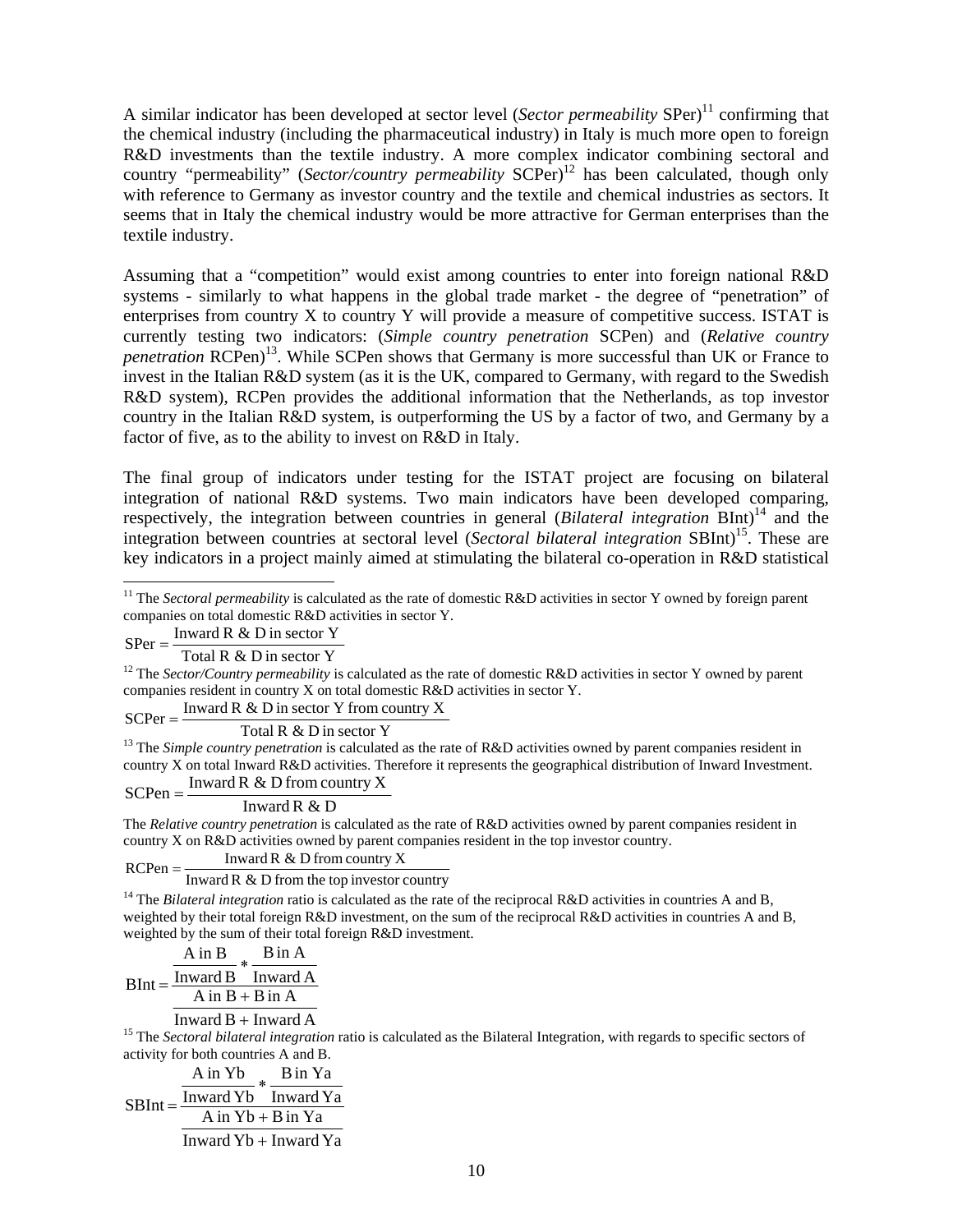production. Data already available from the OECD allow for producing the basic bilateral indicator for several couples of countries. Some interesting evidence is emerging from this indicator: the Italian R&D system is more "integrated" with the German system than with the British one; the R&D systems of the US and the UK are very highly integrated; Sweden performs quite low in R&D integration with Italy and even with the UK. A larger availability of data – namely, a sectoral breakdown of foreign affiliates R&D expenditure data – would make possible to produce more detailed indicators on bilateral sectoral integration. Evidence from Italy and Germany shows a higher degree of R&D integration in the machinery sector than in the chemical sector. This outcome is, obviously, independent from the relevance of the German R&D investments for the chemical R&D in Italy, drawing the attention of the users more on the high level of reciprocal investments in a specific field of R&D, than on the level of "penetration" of a national R&D system into another.

Only preliminary samples of the activities carried out by ISTAT in developing and testing indicators on the internationalisation of R&D have been presented above. More evidence could be collected and analysed in relation to the future availability of additional R&D data from partner countries.

#### *7. Conclusions*

The growing demand for indicators on the internationalisation of R&D activities should lead to a better exploitation of the results of business R&D surveys in order to produce indicators at both country and enterprise level.

Several difficulties have to be still addressed before R&D surveys would become a major source of data for statistics on internationalisation. It has also to be stressed that the integration of several administrative and statistical sources will have to be planned moving towards a "statistical system" producing data on the internationalisation of R&D.

On the other hand, the ISTAT *R&D internationalisation project* can be seen as a pilot experience to test the results of an intensive use of R&D survey data. The ISTAT exercise has moved from the basic assumption that if national R&D data will be shared (on either a bilateral, or multilateral context) among producers, the options for improving the statistical production in the field of R&D internationalisation will increase dramatically.

First results of the exercise have provided encouraging evidence that there is room for bilateral agreements on micro or macro-data sharing between countries to complement data collection exercises at OECD or Eurostat level. The evolution of the European Statistical System towards a more harmonised and coherent community of producers of statistics may also provide a good environment for testing such bilateral co-operation on R&D statistics.

As to the future prospects for this activity, the need for a full integration with statistical activities on economic globalisation have to be pointed out. Problems like the definition of an effective criterium to identify a MNE or the development of methods to improve the coverage of foreign affiliates have to be addressed at a more general level than just the R&D statistics domain (even though the needs of R&D statistics have to be taken into account in addressing them).

In general, the efforts to stress the current procedures adopted in official statistics in order to develop new methods for matching and combining enterprise-level data to improve the statistical production in selected critical fields (while preventing public dissemination of sensible data, of course) will be one of the main challenges statistical agencies will face in future years. Not less important is that these efforts will be made effective only promoting a closer co-operation between national and international data producers on the one hand, as well as producers and users on the other hand.